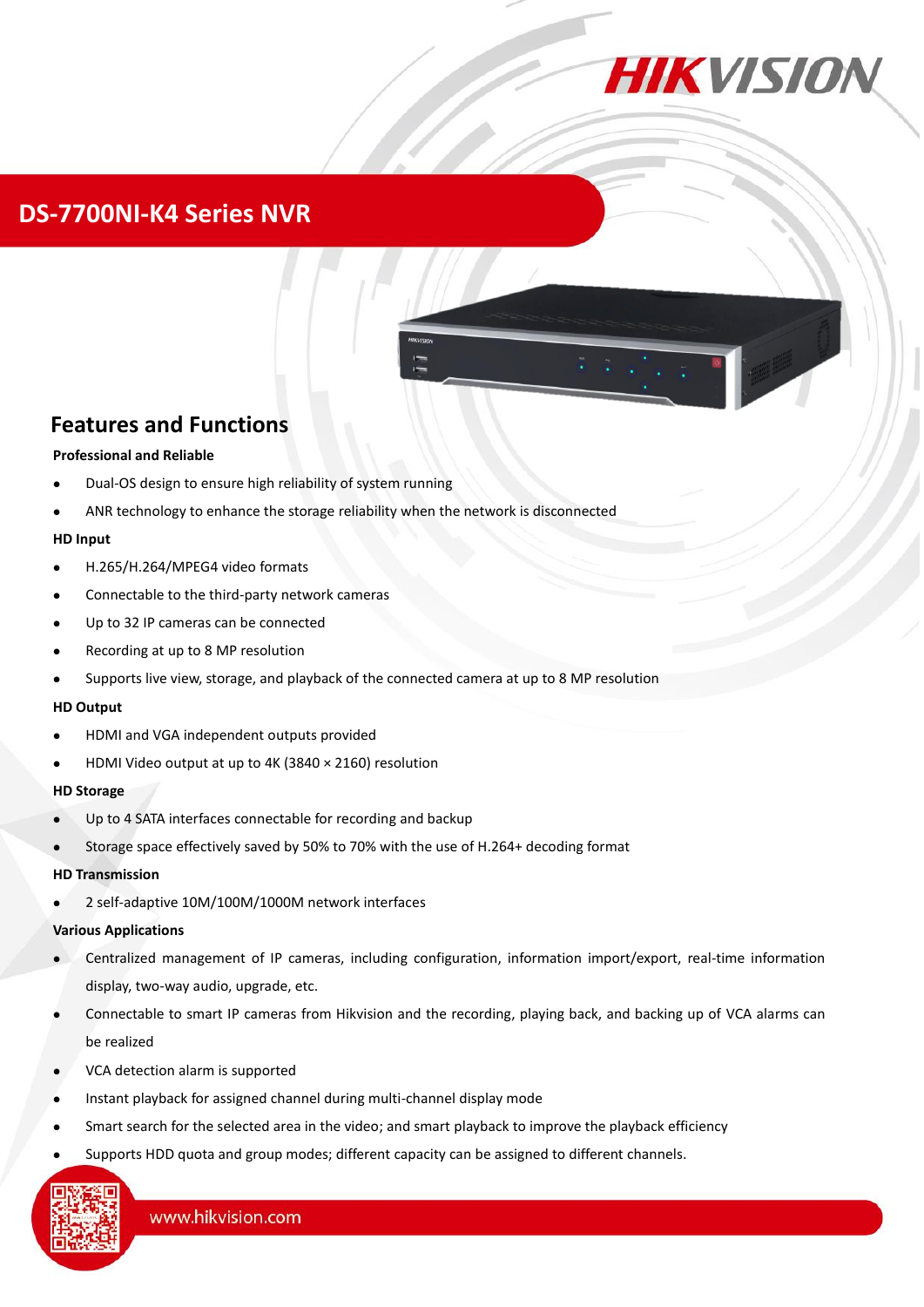

# **Specifications**

| <b>Model</b>                                     |                                              | <b>DS-7716NI-K4</b>                                                                                                                        | <b>DS-7732NI-K4</b> |  |  |
|--------------------------------------------------|----------------------------------------------|--------------------------------------------------------------------------------------------------------------------------------------------|---------------------|--|--|
| Video/<br><b>Audio input</b>                     | IP video input                               | $16$ -ch                                                                                                                                   | $32$ -ch            |  |  |
|                                                  | Incoming<br>bandwidth                        | 160 Mbps                                                                                                                                   | 256 Mbps            |  |  |
|                                                  | Outgoing<br>bandwidth                        | 160 Mbps                                                                                                                                   |                     |  |  |
| Video/<br><b>Audio output</b>                    | <b>HDMI</b> output<br>resolution             | 4K (3840 × 2160)/30Hz, 2K (2560 × 1440)/60Hz, 1920 × 1080/60Hz,<br>1600 × 1200/60Hz, 1280 × 1024/60Hz, 1280 × 720/60Hz, 1024 ×<br>768/60Hz |                     |  |  |
|                                                  | <b>VGA output</b><br>resolution              | 1920 × 1080/60Hz, 1280 × 1024/60Hz, 1280 × 720/60Hz, 1024 ×<br>768/60Hz                                                                    |                     |  |  |
|                                                  | <b>Audio output</b>                          | 1-ch, RCA (Linear, $1 K\Omega$ )                                                                                                           |                     |  |  |
| <b>Decoding</b>                                  | <b>Decoding format</b>                       | H.265/H.264/MPEG4                                                                                                                          |                     |  |  |
|                                                  | <b>Recording</b><br>resolution               | 8MP/6MP/5MP/4MP/3MP/1080p/UXGA/720p/VGA/4CIF/DCIF/2CIF/CIF<br>/QCIF                                                                        |                     |  |  |
|                                                  | Synchronous<br>playback                      | $16$ -ch                                                                                                                                   | $16$ -ch            |  |  |
|                                                  | Capability                                   | 2-ch @ 4K, or 8-ch @ 1080p                                                                                                                 |                     |  |  |
| <b>Hard disk</b><br><b>External</b><br>interface | <b>SATA</b>                                  | 4 SATA interfaces for 4HDDs                                                                                                                |                     |  |  |
|                                                  | Capacity                                     | 500GB/1TB/2TB/3TB/4TB/5TB/6TB                                                                                                              |                     |  |  |
|                                                  | Two-way audio                                | 1-ch, RCA (2.0 Vp-p, $1k\Omega$ )                                                                                                          |                     |  |  |
|                                                  | <b>Network interface</b>                     | 2 RJ-45 10/100/1000 Mbps self-adaptive Ethernet interfaces                                                                                 |                     |  |  |
|                                                  | <b>Serial interface</b>                      | 1 RS-485 (half-duplex), 1 RS-232, 1 keyboard (optional)                                                                                    |                     |  |  |
|                                                  | <b>USB</b> interface                         | Front panel: $2 \times$ USB 2.0; Rear panel: $1 \times$ USB 3.0                                                                            |                     |  |  |
| General                                          | Alarm in/out                                 | 16/4                                                                                                                                       |                     |  |  |
|                                                  | Power supply                                 | 100 to 240 VAC                                                                                                                             |                     |  |  |
|                                                  | <b>Power</b>                                 | $\leq 80$ W                                                                                                                                |                     |  |  |
|                                                  | Consumption<br>(without hard disk)           | $\leq 20$ W                                                                                                                                |                     |  |  |
|                                                  | <b>Working</b><br>temperature                | -10 to +55°C (14 to 131°F)                                                                                                                 |                     |  |  |
|                                                  | <b>Working humidity</b>                      | 10 to 90 %                                                                                                                                 |                     |  |  |
|                                                  | <b>Chassis</b>                               | 19-inch rack-mounted 1.5U chassis                                                                                                          |                     |  |  |
|                                                  | <b>Dimensions</b><br>$(W \times D \times H)$ | 445 × 390 × 70 mm (17.5" × 15.3" × 2.8")                                                                                                   |                     |  |  |
|                                                  | Weight<br>(without hard disk)                | $\leq$ 5 kg (11 lb)                                                                                                                        |                     |  |  |